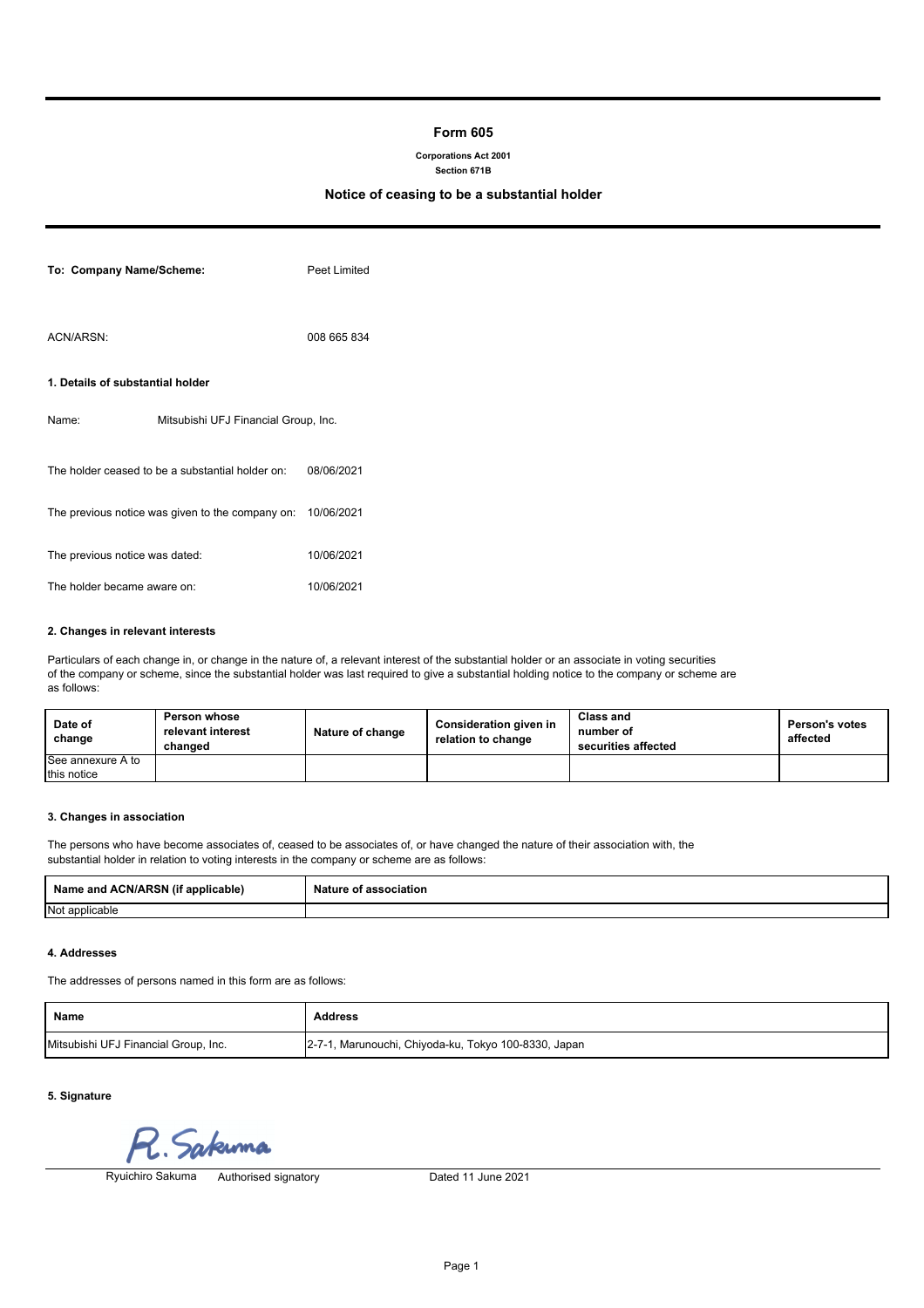### **Annexure A**

This is annexure A of 1 page referred to in Form 605, Notice of change of interest of substantial holder dated 11 June 2021

R. Sakuma

Ryuichiro Sakuma

Authorised signatory Dated 11 June 2021

| Date of change | Person whose relevant interest<br>changed | Nature of change                                                                          | Consideration given in<br>relation to change | Class and number of<br>securities affected | Person's votes affected |
|----------------|-------------------------------------------|-------------------------------------------------------------------------------------------|----------------------------------------------|--------------------------------------------|-------------------------|
| 8/06/2021      | Mitsubishi UFJ Financial Group, Inc.      | Purchase of securities by an entity<br>controlled by Morgan Stanley                       | 41.30                                        | 35 Ordinary Shares                         | 35                      |
| 8/06/2021      | Mitsubishi UFJ Financial Group, Inc.      | Collateral Returned by an entity controlled<br>by Morgan Stanley - see Annexure B         | N/A                                          | 20,158,843 Ordinary Shares                 | 20,158,843              |
| 8/06/2021      | Mitsubishi UFJ Financial Group, Inc.      | Sale of securities by an entity controlled by<br>First Sentier Investors Holdings Pty Ltd | 75.493.65                                    | 63,254 Ordinary Shares                     | 63.254                  |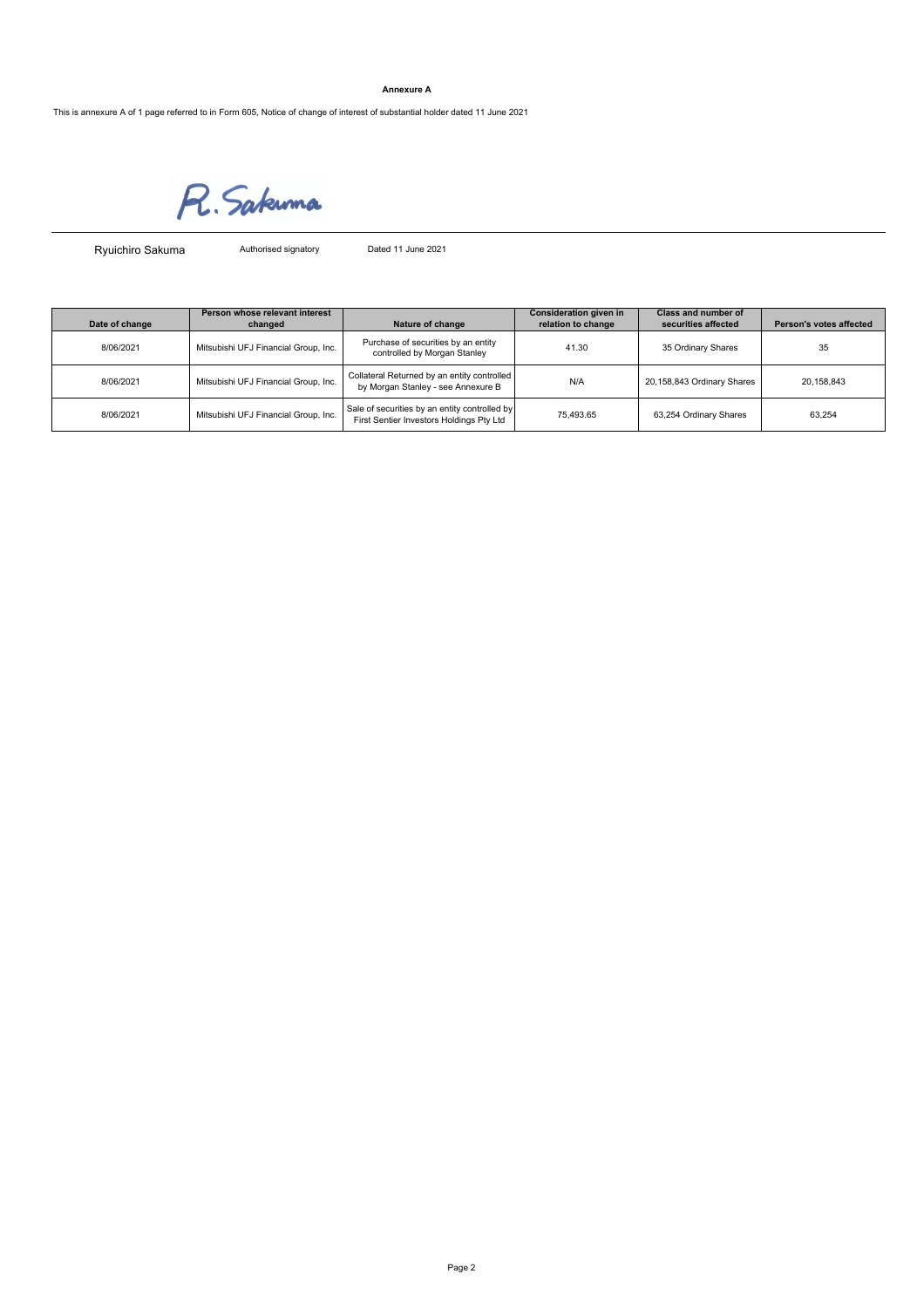### **Annexure B**

This is annexure B of 2 pages referred to in Form 605, Notice of ceasing to be a substantial holder dated 11 June 2021

R. Sakuma

Ryuichiro Sakuma

**Schedule**

Authorised signatory Dated 11 June 2021

The below schedules are based on the relevant standard agreements. The entity filing the report will, if requested by the company or responsible entity to whom the *prescribed form must be given or ASIC, give a copy of the agreement to the company, responsible entity or ASIC.*

| <b>Type of Agreement</b>                                                                                                                                                                                   | International Prime Brokerage Agreement                                                                                                                                                                    |  |  |
|------------------------------------------------------------------------------------------------------------------------------------------------------------------------------------------------------------|------------------------------------------------------------------------------------------------------------------------------------------------------------------------------------------------------------|--|--|
| <b>Parties to agreement</b>                                                                                                                                                                                | Morgan Stanley & Co. International plc for itself and as agent and trustee for and on behalf of the other Morgan Stanley                                                                                   |  |  |
|                                                                                                                                                                                                            | Companies and EQUITY TRUSTEES LIMITED AS TRUSTEE FOR L1 CAPITAL LONG SHORT FUND                                                                                                                            |  |  |
| <b>Transfer Date</b>                                                                                                                                                                                       | 20210608;                                                                                                                                                                                                  |  |  |
| <b>Holder of Voting Rights</b>                                                                                                                                                                             | Prime broker has the right to vote securities rehypothecated from the Client.                                                                                                                              |  |  |
| Are there any restrictions on voting rights?                                                                                                                                                               | Yes/No                                                                                                                                                                                                     |  |  |
| If yes, detail Not applicable                                                                                                                                                                              |                                                                                                                                                                                                            |  |  |
| <b>Scheduled Return Date (if any)</b>                                                                                                                                                                      | Open                                                                                                                                                                                                       |  |  |
| Does the borrower have the right to return early?                                                                                                                                                          | Yes/No                                                                                                                                                                                                     |  |  |
| If yes, detail Prime broker may return shares which were rehypothecated from the client at any time.                                                                                                       |                                                                                                                                                                                                            |  |  |
| Does the lender have the right to recall early?                                                                                                                                                            | Yes/No                                                                                                                                                                                                     |  |  |
| If yes, detail Prime broker will be required to return to the client shares rehypothecated from the client's account upon a sale of those shares by the client.                                            |                                                                                                                                                                                                            |  |  |
| Will the securities be returned on settlement?                                                                                                                                                             | Yes/No                                                                                                                                                                                                     |  |  |
|                                                                                                                                                                                                            | If yes, detail any exceptions Upon an Event of Default, the default market value of all Equivalent Securities to be delivered will be determined and on the basis of the amounts so established, an accour |  |  |
|                                                                                                                                                                                                            | shall be taken of what is due from each party to the other. The amounts due from one party shall be set off against the amounts due from the other party and only the balance of the account shall be      |  |  |
| payable.                                                                                                                                                                                                   |                                                                                                                                                                                                            |  |  |
|                                                                                                                                                                                                            |                                                                                                                                                                                                            |  |  |
| <b>Schedule</b>                                                                                                                                                                                            |                                                                                                                                                                                                            |  |  |
| <b>Type of Agreement</b>                                                                                                                                                                                   | International Prime Brokerage Agreement                                                                                                                                                                    |  |  |
| Parties to agreement                                                                                                                                                                                       | Morgan Stanley & Co. International plc for itself and as agent and trustee for and on behalf of the other Morgan Stanley<br>Companies and L1 CAPITAL LONG SHORT (MASTER) FUND                              |  |  |
| <b>Transfer Date</b>                                                                                                                                                                                       | 20210608:                                                                                                                                                                                                  |  |  |
| <b>Holder of Voting Rights</b>                                                                                                                                                                             | Prime broker has the right to vote securities rehypothecated from the Client.                                                                                                                              |  |  |
| Are there any restrictions on voting rights?                                                                                                                                                               | Yes/No                                                                                                                                                                                                     |  |  |
| If yes, detail Not applicable                                                                                                                                                                              |                                                                                                                                                                                                            |  |  |
|                                                                                                                                                                                                            |                                                                                                                                                                                                            |  |  |
| <b>Scheduled Return Date (if any)</b>                                                                                                                                                                      | Open                                                                                                                                                                                                       |  |  |
| Does the borrower have the right to return early?                                                                                                                                                          | Yes <del>/No</del>                                                                                                                                                                                         |  |  |
| If yes, detail Prime broker may return shares which were rehypothecated from the client at any time.                                                                                                       |                                                                                                                                                                                                            |  |  |
| Does the lender have the right to recall early?                                                                                                                                                            | Yes/No                                                                                                                                                                                                     |  |  |
| If yes, detail Prime broker will be required to return to the client shares rehypothecated from the client's account upon a sale of those shares by the client.                                            |                                                                                                                                                                                                            |  |  |
| Will the securities be returned on settlement?                                                                                                                                                             | Yes <del>/No</del>                                                                                                                                                                                         |  |  |
| If yes, detail any exceptions Upon an Event of Default, the default market value of all Equivalent Securities to be delivered will be determined and on the basis of the amounts so established, an accour |                                                                                                                                                                                                            |  |  |
|                                                                                                                                                                                                            | shall be taken of what is due from each party to the other. The amounts due from one party shall be set off against the amounts due from the other party and only the balance of the account shall be      |  |  |
| payable.                                                                                                                                                                                                   |                                                                                                                                                                                                            |  |  |
|                                                                                                                                                                                                            |                                                                                                                                                                                                            |  |  |
| <b>Schedule</b>                                                                                                                                                                                            |                                                                                                                                                                                                            |  |  |
| <b>Type of Agreement</b>                                                                                                                                                                                   | International Prime Brokerage Agreement                                                                                                                                                                    |  |  |
| <b>Parties to agreement</b>                                                                                                                                                                                | Morgan Stanley & Co. International plc for itself and as agent and trustee for and on behalf of the other Morgan Stanley<br>Companies and CERES CAPITAL PTY LTD                                            |  |  |
| <b>Transfer Date</b>                                                                                                                                                                                       | 20210608:                                                                                                                                                                                                  |  |  |
| <b>Holder of Voting Rights</b>                                                                                                                                                                             | Prime broker has the right to vote securities rehypothecated from the Client.                                                                                                                              |  |  |
| Are there any restrictions on voting rights?                                                                                                                                                               | Yes/No                                                                                                                                                                                                     |  |  |
| If yes, detail Not applicable                                                                                                                                                                              |                                                                                                                                                                                                            |  |  |
|                                                                                                                                                                                                            |                                                                                                                                                                                                            |  |  |
| <b>Scheduled Return Date (if any)</b>                                                                                                                                                                      | Open                                                                                                                                                                                                       |  |  |
| Does the borrower have the right to return early?                                                                                                                                                          | Yes <del>/No</del>                                                                                                                                                                                         |  |  |
| If yes, detail Prime broker may return shares which were rehypothecated from the client at any time.                                                                                                       |                                                                                                                                                                                                            |  |  |
| Does the lender have the right to recall early?                                                                                                                                                            | Yes/No                                                                                                                                                                                                     |  |  |
| If yes, detail Prime broker will be required to return to the client shares rehypothecated from the client's account upon a sale of those shares by the client.                                            |                                                                                                                                                                                                            |  |  |
| Will the securities be returned on settlement?                                                                                                                                                             | Yes <del>/No</del>                                                                                                                                                                                         |  |  |
|                                                                                                                                                                                                            |                                                                                                                                                                                                            |  |  |